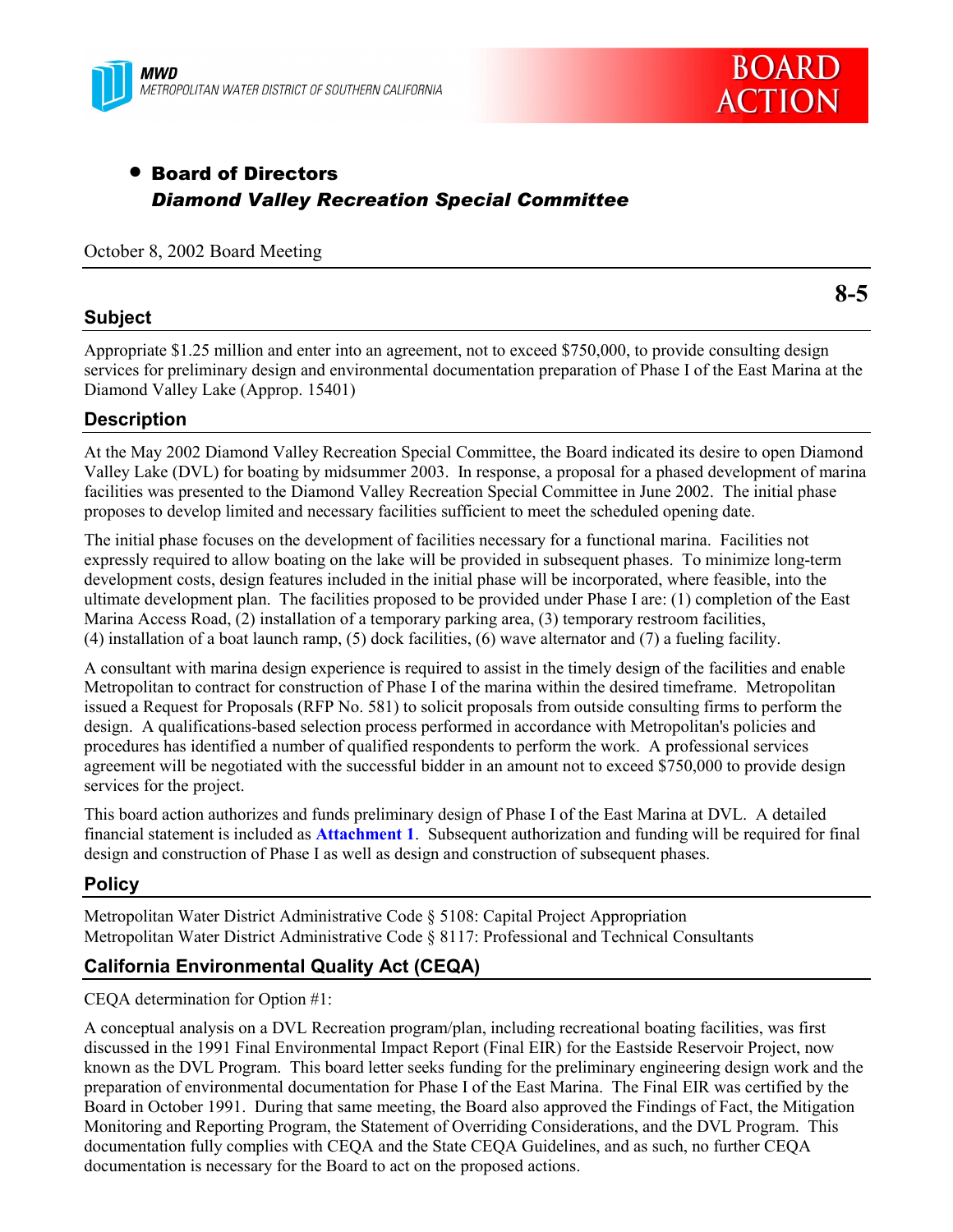The CEQA determination is: Determine that the proposed actions have been previously addressed in the certified 1991 Final EIR for the DVL Program and that no further environmental analysis or documentation is required.

#### **Board Options/Fiscal Impacts**

#### **Option #1**

Adopt the CEQA determination and

- a. Appropriate \$1.25 million and authorize the preliminary design and preparation of environmental documentation for Phase I facilities at the DVL East Marina; and
- b. Authorize award of agreement for design services to the successful bidder in an amount not to exceed \$750,000.

**Fiscal Impact:** \$1.25 million in unbudgeted CIP funds under new Appropriation No. 15401. If the Board approves this recommendation, the fiscal year 2002/2003 CIP expenditure plan will be adjusted. Staff is currently investigating the availability of approximately \$22 million in grants and loans available from the Department of Boating and Waterways.

#### **Staff Recommendation**

Option #1

9/20/2002 *Roy L. Wolfe Date*

*Manager, Corporate Resources*

9/22/2002

*Date*

*Ronald R. Gastelum Chief Executive Officer*

**Attachment 1 - Financial Statement for Diamond Valley Lake East Marina Program** 

BLA #1656